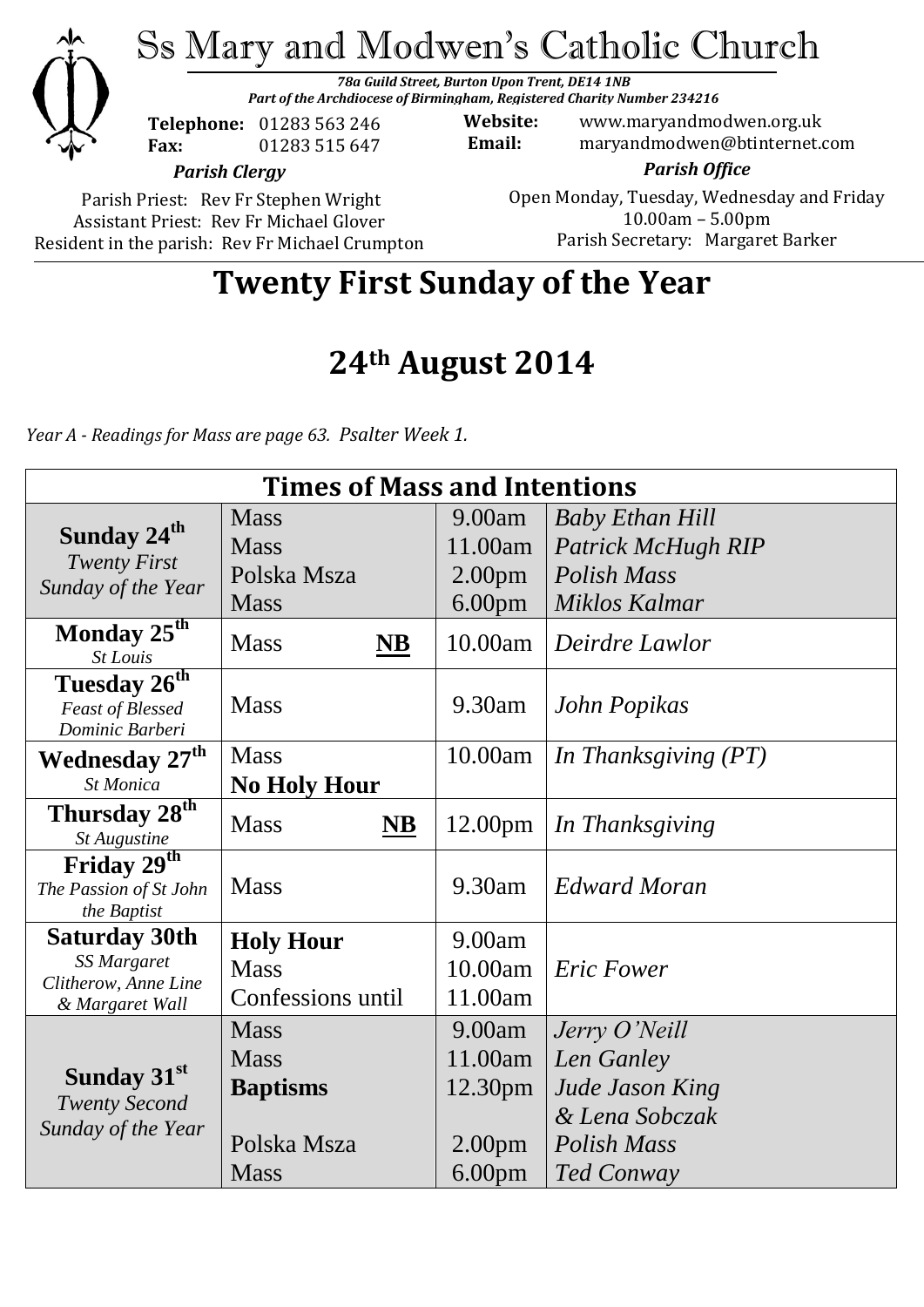### **Please pray for all the sick and housebound of the Parish:**

Kathleen Benson, David Hughes, Eileen Lee, Pat Bolton, Mary Burnside, David Hastilow, Maureen & Sidney Parker, Irene Hill, Olive Wilson, Eve Goode, Sarah Pursglove, Marjorie Staley, Marie Gibson, Martin Halligan, Martin Goddard, Merlin Joseph, Mary Hyde,

Baby Katie, Betty Gould, Michael Wright, Tony Kerr-Delworth, Fr Bernard Shaughnessy, Mary Conway, Baby Tomasz Weedon, Kay Elizabeth Webster, Kirsty Freeman, Peter Hunt, Jonjo Finnegan, Michael Cobley, Russ Simpson, Brian & Rita Baldock, Joe & Marg Emery, Baby Niamh Rodriguez, Sylvia Breen, John Wain, Fr Rob Taylerson, Pete & Sue Hughes, Baby James Kersey, Baby Elsie-Mae Freeman, Anne Cope, Alastair Furness, Damian Walsh, Arthur Walsh, Thomas McHugh, David Priest, Viv Saunders, Roz Fleetwood, James Cull, Isabel Kinsella, Paddy Griffin, Zoe Bellamy, Aaron Flemming, Pat Ford, Rachel Smith.

## **Lord Grant Eternal Rest to those who have died recently:**

**Offertory Collection:** £423.04 (non Gift Aid); £416.60 (Gift Aid) Standing orders £460 (Gift Aid) thank you for your generosity.

Building & Development Fund – £373.10 Building & Development Fund running total: -£22,765.17 (minus)

This Weekend – Second Collection – Building & Development Fund Next Weekend – Second Collection – Building & Development Fund 7<sup>th</sup> September – Second Collection – Building & Development Fund

## **For Next Sunday 31st August: - Please Pray for the Priests READERS and Seminarians of the Diocese:**

T Allan, R Taylor, S Bower-Khan **EUCHARISTIC MINISTER** Sunday – Rt Rev Mgr Louis McRaye

G Taylor, R Scott, J Joseph Monday – Very Rev Canon Sean McTernan J Dawe, J Gibson Tuesday – Rev David Mead T Joseph, W Moloney, L Farrington Wednesday – Rev Fr James Mealy **TEA & COFFEE** Thursday – Rev Fr David Mellor Pat&Irena/Rosemary&Annette/Diana&Paul Friday – Rt Rev Mgr Timothy Menzies **CASHIERS** Saturday – Rev Fr Nazarius Mgungwe Collette & Sheila Sunday Next – Rev Fr Patrick Mileham

# **CHURCH CLEANING**

Anne & Margaret

### **FLOWERS**

Irene & Monica

### **PIETY SHOP**

Sarah & Marc, Beckie, 6pm on request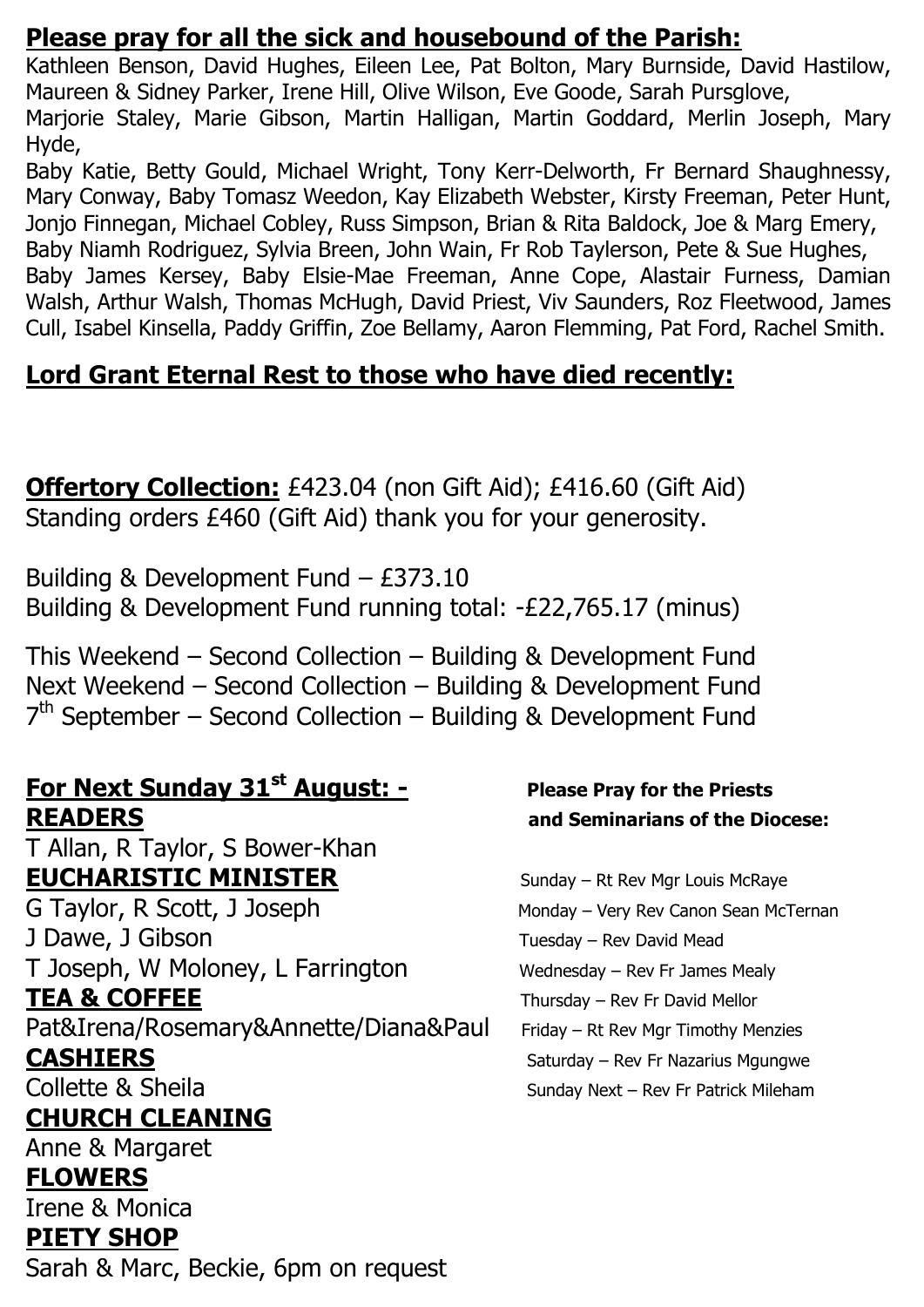**RCIA:** In the Autumn we will be offering sessions for adults who are discerning whether they wish to become Roman Catholics. For more information please speak to Fr Stephen or Fr Michael.

**SACRAMENTAL PREPARATION FOR HOLY COMMUNION AND CONFIRMATION:** In the Autumn we will be offering sessions for children who are at an age to prepare for those Sacraments and do not attend St Modwen's Primary School. Children in Year 3 and above are at an age for Holy Communion, children in Year 6 and above are at an age for Confirmation. Application forms are available at the Parish Office.

**ST MODWEN'S SCHOOL NEW SITE:** Archbishop Bernard will celebrate  $\overline{M}$  Mass and bless the New School on Wednesday morning,  $10^{th}$  September. We will give details of this Mass closer to the time. There will be an opportunity to visit the new school on a guided tour on Friday  $26<sup>th</sup>$  September after the school mass that morning or from 2.30 – 3.30pm.

**ST MODWEN'S** Catholic primary school is currently advertising a number of posts including Deputy Head teacher, class teacher, caretaker, bursar and after school club staff. If you are interested in any of the positions please refer to the school website for further details of the posts and how to apply. [www.st-modwens.staffs.sch.uk](http://www.st-modwens.staffs.sch.uk/)

**SOWING THE SEEDS MARYVALE CATHECHESIS COURSE:** As from 2<sup>nd</sup> October we will be hosting a Catechetical Course run by Maryvale Institute here in the parish over 12 Thursday evenings. This is offered to local parishes and all are welcome. It aims to refresh and encourage current parish catechists and to train new volunteers who are willing to offer their service as parish catechists working with children or adults, children's liturgical leaders, staff in catholic schools, youth group leaders and indeed all parishioners who would like to learn more about the Catholic faith. See poster and flyers at back of church for more information.

**40 HOURS DEVOTION:** In October we will be having 40 hours of Exposition over three days to pray for Vocations. It will begin with Mass on 9<sup>th</sup> October celebrated by our new Auxiliary Bishop, Bishop Robert Byrne, and end with Mass & Blessed Sacrament Procession on Saturday  $11<sup>th</sup>$  October. More details about this special time of prayer and requests for help will follow in the coming weeks. Please pray for vocations to the priesthood and religious life. New Vocations Website [www.vocations.org.uk](http://www.vocations.org.uk/) Worth a visit!

**PARISH LOTTERY:** Last week- 95 numbers played. Winning No - 12, Betty McKinley - £47.50. Congratulations, your cheque can be collected this weekend.

**GOING INTO HOSPITAL?** If you go into hospital or know that you are going in please let a priest know. Although I go in each week to hospital there have been occasions when I have missed people because I did not know they were there. Thank you. Fr Michael